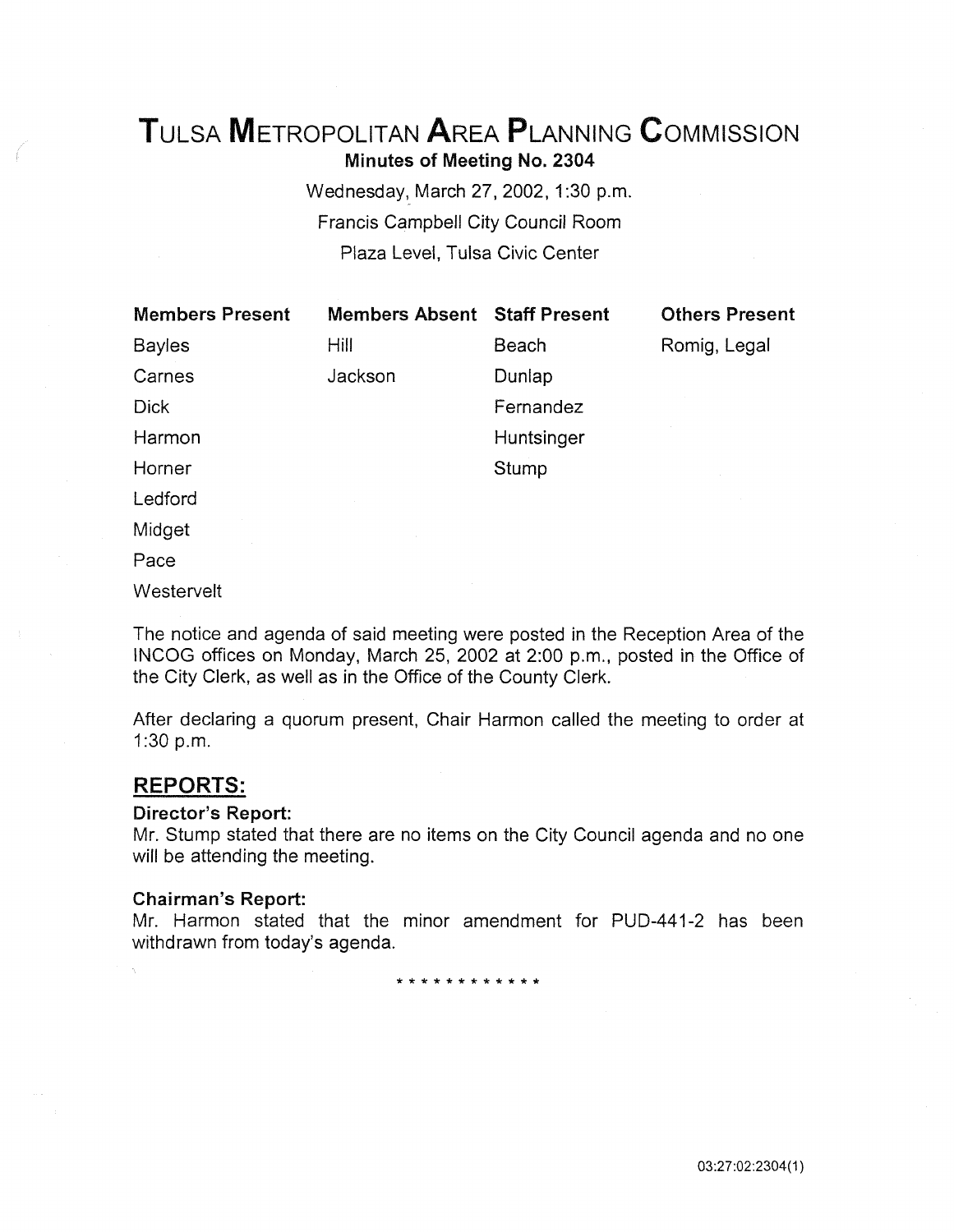# SUBDIVISIONS:

# FINAL PLAT:

# Heartland Venture II - (PUD-578-A) (2683) (PD-26) (CD-8)

Location: Northwest of East 111<sup>th</sup> Street and South Memorial Drive

### Staff Recommendation:

A major amendment to the PUD was approved late in 2000, which triggered a requirement to plat. Because this plat only covers a portion of the unplatted property in the PUD, a minor amendment was processed to establish development standards for this tract.

This plat consists of one lot in one block on 1.1 acres. It will be developed with 7000 square feet of commercial uses under the PUD.

All releases are in and the plat is in order. Staff recommends APPROVAL of the final plat.

The applicant indicated his agreement with staff's recommendation.

There were no interested parties wishing to speak.

### TMAPC Action; 9 members present:

On MOTION of HORNER, TMAPC voted 9-0-0 (Bayles, Dick, Carnes, Harmon, Horner, Ledford, Midget, Pace, Westervelt "aye"; no "nays"; none "abstaining"; Hill, Jackson "absent") to APPROVE the final plat for Heartland Venture II as recommended by staff.

\* \* \* \* \* \* \* \* \* \* \* \*

### Cab Addition - (2383) (PD-26) (CD-8)

Location: West of the northwest corner of 101<sup>st</sup> and Memorial

### Staff Recommendation:

The Board of Adjustment approved a special exception to allow a car wash on this property in April 2001. However, this approval did not trigger a requirement to plat. The tract is zoned CS (Commercial Shopping) and will be developed per the BOA approval.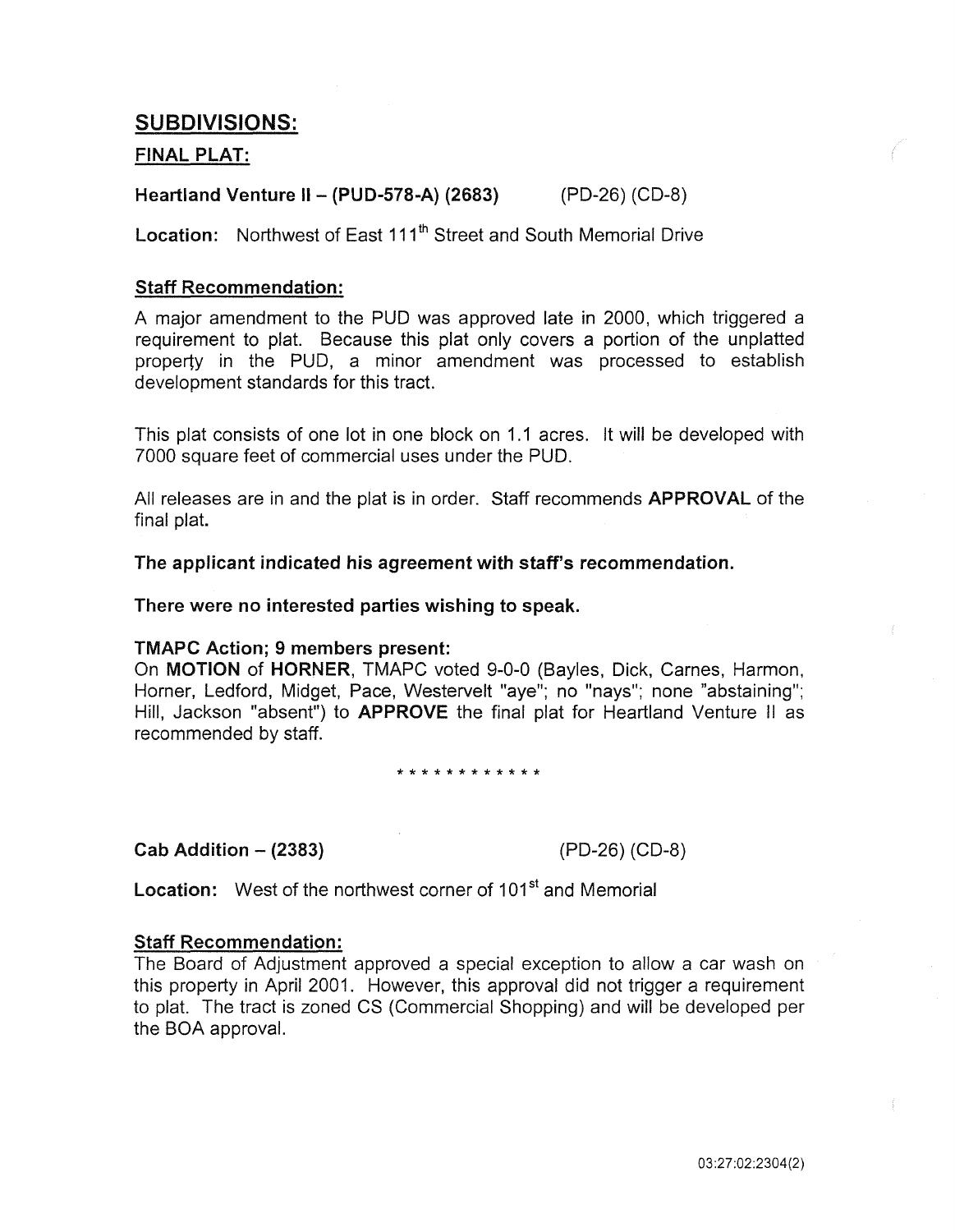This plat consists of one lot in one block on 1.25 acres in a rapidly developing area near Memorial Drive, south of the Creek Turnpike. It's surrounded by commercial uses in CS and CO zoning and single-family residential uses in RS-2 and RS-3 zoning. There are several Planned Unit Developments over much of the surrounding development.

All releases are in and the plat is in order. Staff recommends **APPROVAL** of the final plat.

### TMAPC Comments:

Mr. Westervelt asked if there is a provision made regarding the mutual access easement. In response, Mr. Stump stated that the mutual access easements have been dedicated; however, they are not a part of this plat. Mr. Stump explained that the mutual access easements are located on the interior lot where the Wai-Mart or other major retailer would be located and have been dedicated by separate instrument.

The applicant indicated his agreement with staff's recommendation.

### There were no interested parties wishing to speak.

### TMAPC Action; 9 members present:

On MOTION of HORNER, TMAPC voted 9-0-0 (Bayles, Dick, Carnes, Harmon, Horner, Ledford, Midget, Pace, Westervelt "aye"; no "nays"; none "abstaining"; Hill, Jackson "absent") to APPROVE the final plat for Cab Addition as recommended by staff.

\* \* \* \* \* \* \* \* \* \* \* \*

### CHANGE OF ACCESS ON RECORDED PLAT:

### Lot 4, Block 1, Dartmoor Addition - (2193)

Location: 3916 East 31<sup>st</sup> Street South

### Staff Recommendation:

This application is made to satisfy a condition of a plat waiver granted earlier this year. The property was rezoned to OL and the existing house is being converted to a small office. The Traffic Engineer has reviewed and approved the request. Staff recommends APPROVAL of the change of access.

### The applicant indicated his agreement with staff's recommendation.

There were no interested parties wishing to speak.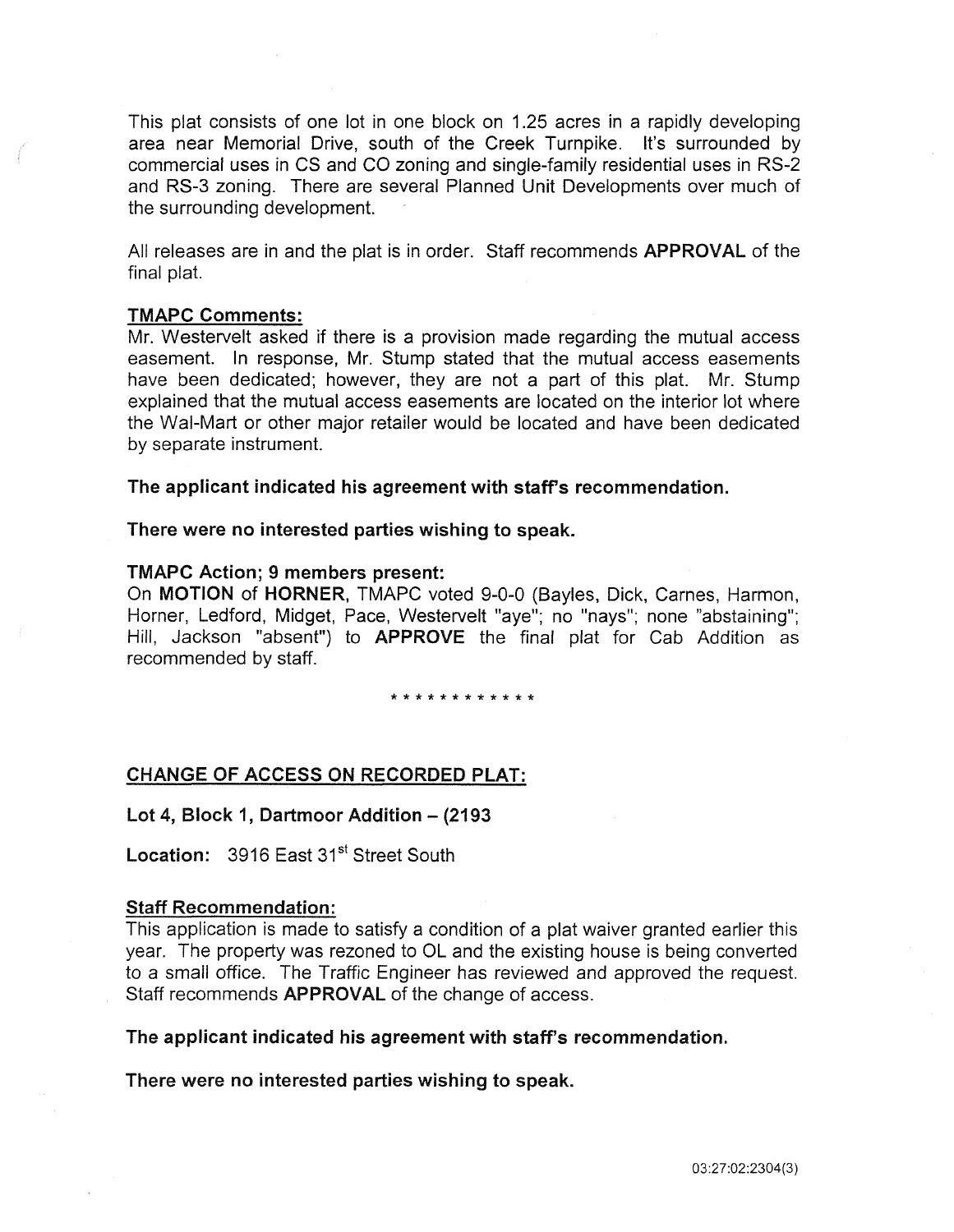### TMAPC Action; 9 members present:

On MOTION of HORNER, TMAPC voted 9-0-0 (Bayles, Dick, Carnes, Harmon, Horner, Ledford, Midget, Pace, Westervelt "aye"; no "nays"; none "abstaining"; Hill, Jackson "absent") to APPROVE the change of access on recorded plat for Lot 4, Block 1, Dartmoor Addition as recommended by staff.

# \*\*\*\*\*\*\*\*\*\*\*\*

### TMAPC Comments:

Mr. Westervelt asked that more information be supplied with PUD-441-2 when it returns to the Planning Commission. In response, Mr. Stump stated that at this time the application has been withdrawn. Mr. Westervelt stated that if or when this application returns to the Planning Commission, he would like more background information be available. In response, Mr. Stump answered affirmatively.

# \* \* \* \* \* \* \* \* \* \* \* \*

### **OTHER** BUSINESS:

### APPLICATION **NO.:** PUD-390-A

### DETAIL SITE PLAN

Applicant: Ted Sack

(PD-18) (CD-7)

Location: Northeast corner of East 61<sup>st</sup> Street South and South 89<sup>th</sup> East Avenue

### Staff Recommendation:

The applicant is requesting approval of a detail landscape plan for a new 2,783 square foot bank. The proposed use is in conformance with the approved Planned Unit Development for the site.

The plans submitted are revisions of those reviewed by TMAPC at the March 20, 2002, meeting. The development standards set a minimum screening requirement of three feet to be achieved through berming and landscaping and/or a three-foot high solid masonry wall on the west boundary of the PUD in order to block headlights (from view of adjacent residential uses to the west).

The cross sections provided give insufficient information regarding the height and slope of the berm and height of the plant materials to be used. Staff recommends that a cross-section be provided for that portion of the berming/landscaped area along the west boundary south of the entrance from South 89<sup>th</sup> East Avenue, and two cross-sections north of the entrance from South 89<sup>th</sup> East Avenue – one of the landscaped area located between the north fence and the parking, and one of the landscaped area between South 89<sup>th</sup> East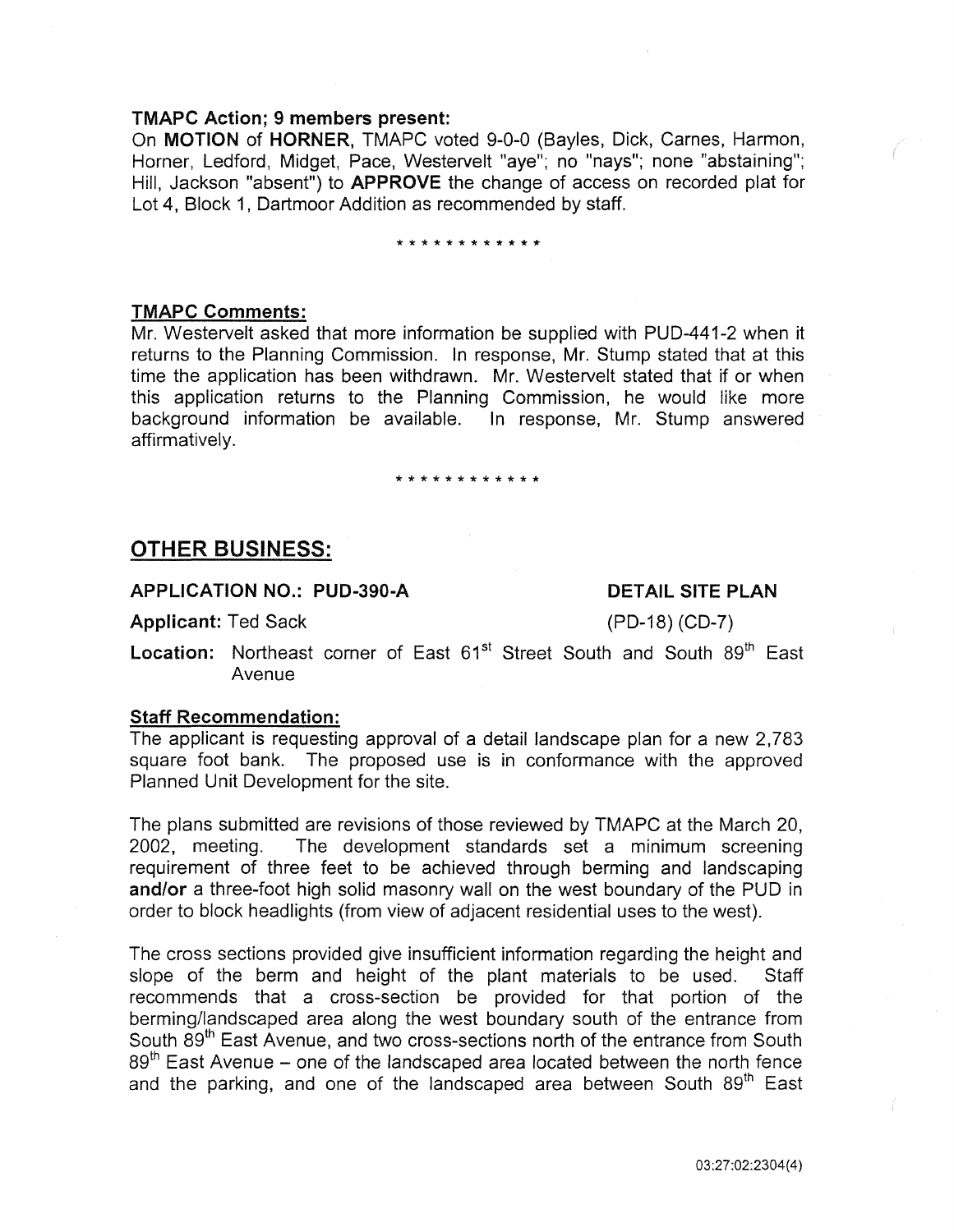Avenue and the parking. In addition, an outline of the toe of the berm must be included on the landscape plan.

Staff cannot recommend approval of the detail landscape plan as submitted, although the applicant may be providing revised plans per the above comments to TMAPC at the meeting.

Note: Detail site plan approval does not constitute sign plan approval.

### **TMAPC Comments:**

Mr. Stump stated that the screening that was to be provided along the west boundary (89<sup>th</sup> East Avenue) in order to block headlights from shining into residential areas. The applicant modified their proposal to eliminate the small berm and to have a landscaped hedge as the screening for the headlights with a form of laurel. He explained that staff is concerned because this particular type of laurel may not be able to withstand the heat. Staff suggests that the applicant stagger the plants in order to have a double row, wider apart, and with the characteristics of the plant, it should fill in both rows.

Mr. Westervelt asked if there would be a brick wall with the landscaping located on the west side. In response, Mr. Stump stated that the wall would be on the north boundary, the landscaping material would be along the western boundary and would be maintained at three feet.

Mr. Westervelt stated that he understood that the applicant had the option of a berm or a small screening wall. In response, Mr. Stump stated that the applicant is proposing landscaping hedge only.

Mr. Westervelt stated that he recalls that the berm and wall were the only things interchangeable, because the landscaping would not adequately hide the headlights alone. The Planning Commission discussed the berm and the difficulty in maintaining it and in the alternative suggested a three-foot wall that would match the bank building because of the narrow area. He said it never occurred to him that the applicant would substitute the landscaping for both of the berm and wall. In response, Mr. Dunlap stated that he remembered the same as Mr. Westervelt, that it had to be some type of combination, but not landscaping alone. Mr. Stump stated that the applicant is proposing a short berm on the north of the entrance and staff thought it would be too steep and too short to do any good. Mr. Stump further stated that the proposed berm would probably increase the runoff from the plants and be more likely to fail. Mr. Stump explained that staff suggested that the applicant delete the berm because it wouldn't do any good at the height proposed.

Mr. Harmon stated that he did not understand it to be just landscaping, but that berming and landscaping or a three-foot wall with landscaping would be acceptable.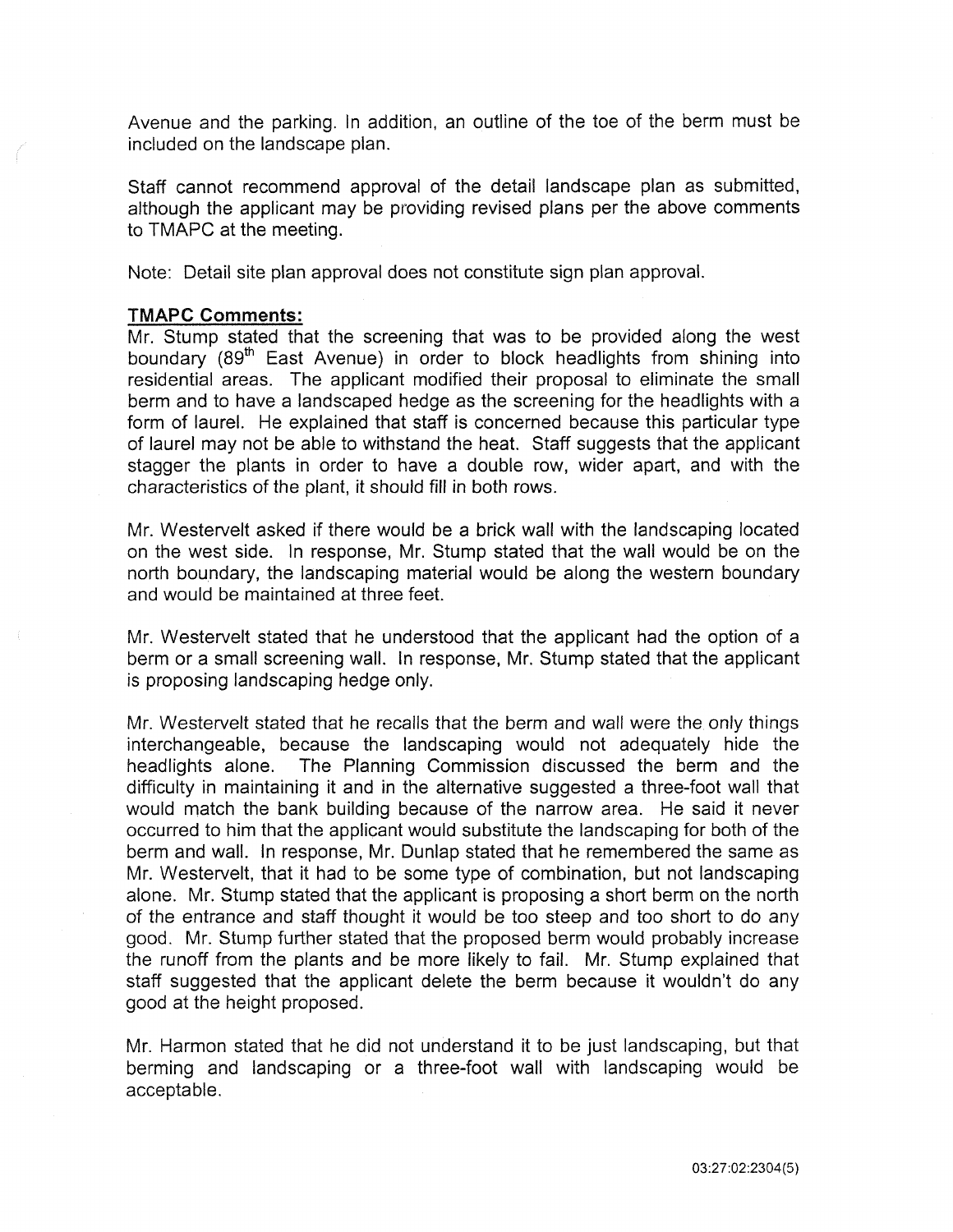Ms. Pace stated that there is one home across the street from the subject area being discussed, and the headlights would be shining into their window.

### Applicant's Comments:

Ted Sack, 111 South Elgin, Tulsa, Oklahoma 74120, stated that he received an email from the TMAPC recording secretary of a transcription of the minutes and his interpretation was that there was an option of landscaping, berm or wall, one or combination thereof, to provide screening. He commented that he felt that the landscaping in the subject area would be sufficient. If the requirement were to be a wall from the north to the entrance, then he would agree with that if he could leave the landscaping from the entrance to the south.

### TMAPC Comments:

Mr. Westervelt asked Mr. Sack if he was talking about the entrance on 89<sup>th</sup> East Avenue where it crosses  $60<sup>th</sup>$  Place. In response. Mr. Sack answered Avenue where it crosses 60<sup>th</sup> Place. affirmatively.

Mr. Westervelt stated that the original PUD did not prohibit the masonry wall from the driveway out to 61<sup>st</sup> Street. He explained that there was to be a headlightscreening wall along the frontage of  $89<sup>th</sup>$  East Avenue. It was to be a combination of berming and landscaping or a wall and landscaping.

Mr. Sack stated that there is not enough room for a wall and landscaping. In response, Mr. Westervelt asked Mr. Sack why he couldn't put a wall and landscaping in since the bricks are not that wide. Mr. Sack stated that he could do that if the Planning Commission wanted both, but he thought it was a matter of speed.

Mr. Westervelt stated that the Planning Commission simply wanted to control the headlights that would be shining into the neighborhood. Mr. Sack stated that he could install a wall on part and berm and landscape the other.

Mr. Harmon asked Mr. Sack if he was proposing a three-foot berm south of the entrance and a three-foot wall north of the entrance. In response, Mr. Sack answered affirmatively.

Mr. Sack asked if the berm would have to be three feet high or a combination of the berm and landscaping. In response, Mr. Harmon stated that he understood that the berm should be three feet high, but it could taper off at the  $61<sup>st</sup>$  Street end.

Mr. Stump read the minutes of 12/05/02: "There shall be berming and landscaping and/or a three-foot solid masonry wall on the west boundary in order to block headlights to be approved by TMAPC at detail site plan review."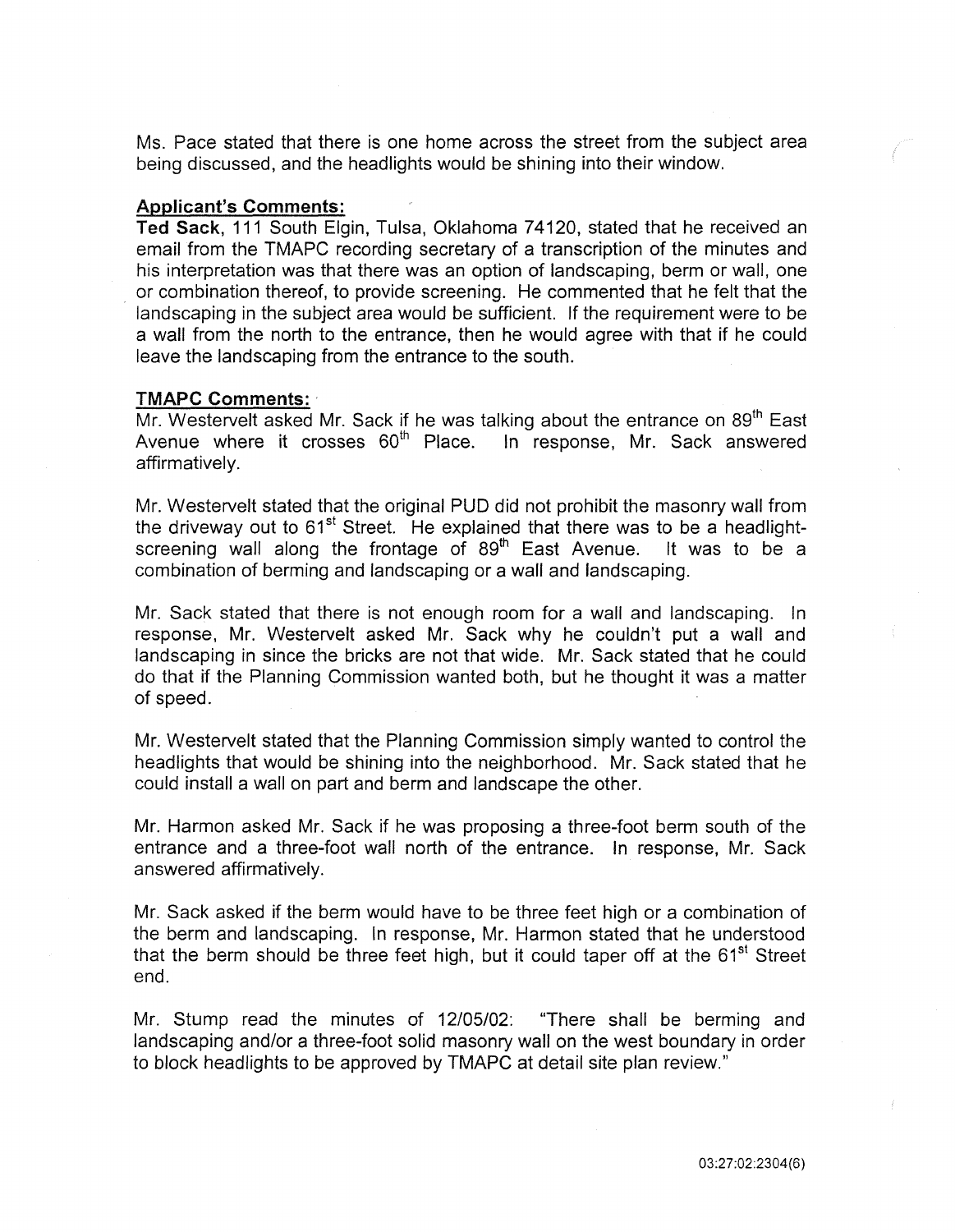Ms. Pace stated that the neighbors should not have to look at a berm without landscaping. She suggested that the three-foot wall with landscaping should be installed to 61<sup>st</sup> Street in order to completely protect the one residential home.

Mr. Sack stated that if the landscaping by itself is not sufficient, then he would propose to install the three-foot wall north of the entrance, and from the entrance to the south, install a berm and landscaping where there is room. Mr. Sack commented that the one residential home does not have any windows that face the bank facility.

Mr. Harmon stated that personally he would like to see the three-foot masonry fence all along the west frontage. He asked Mr. Sack if the three-foot wall is more expensive than berming and landscaping. In response, Mr. Sack stated that it is not more expensive, but his client prefers the landscaping.

Mr. Harmon asked Mr. Sack how tall he thought a berm should be in the subject area he is proposing. In response, Mr. Sack stated that he thought it should have three-to-one slopes. Mr. Sack explained that he proposes to move the berm back so it would be centered and he believes he should be able to get it to three feet plus the landscaping.

Mr. Horner stated that a berm and the laurels are more pleasing to him because it takes away the commercial look of the masonry wall.

Mr. Westervelt asked staff if the Planning Commission could make the motion clear enough that staff could make sure that the details submitted are sufficient, or if Mr. Sack should return to the Planning Commission for approval. In response, Mr. Stump stated that if the Planning Commission could reasonably give Mr. Sack good direction and direct staff to make sure that it is complied with, then staff could approve this at the staff level.

Mr. Harmon asked if there would be a mutual access between Area A and Area B. In response, Mr. Sack stated that there are no plans for the eastern tract (Area B), but there is a mutual access easement between the two areas.

### TMAPC Action; 9 members present:

On MOTION of WESTERVELT, TMAPC voted 9-0-0 (Bayles, Dick, Carnes, Harmon, Horner, Ledford, Midget, Pace, Westervelt "aye"; no "nays"; none "abstaining"; Hill, Jackson "absent") to **APPROVE** the detail site plan for PUD-390-A, subject to the following conditions: 1.) area to the north of the access point (South 89<sup>th</sup> East Avenue) directly across from 69<sup>th</sup> Place South be a combination of the three-foot masonry wall and landscaping materials; 2.) south of the same access point toward 61<sup>st</sup> Street South shall be a combination of irrigated berm and planting materials sufficient to screen headlights in staff's professional opinion, and direct staff to review the detail site plan without returning to the Planning Commission.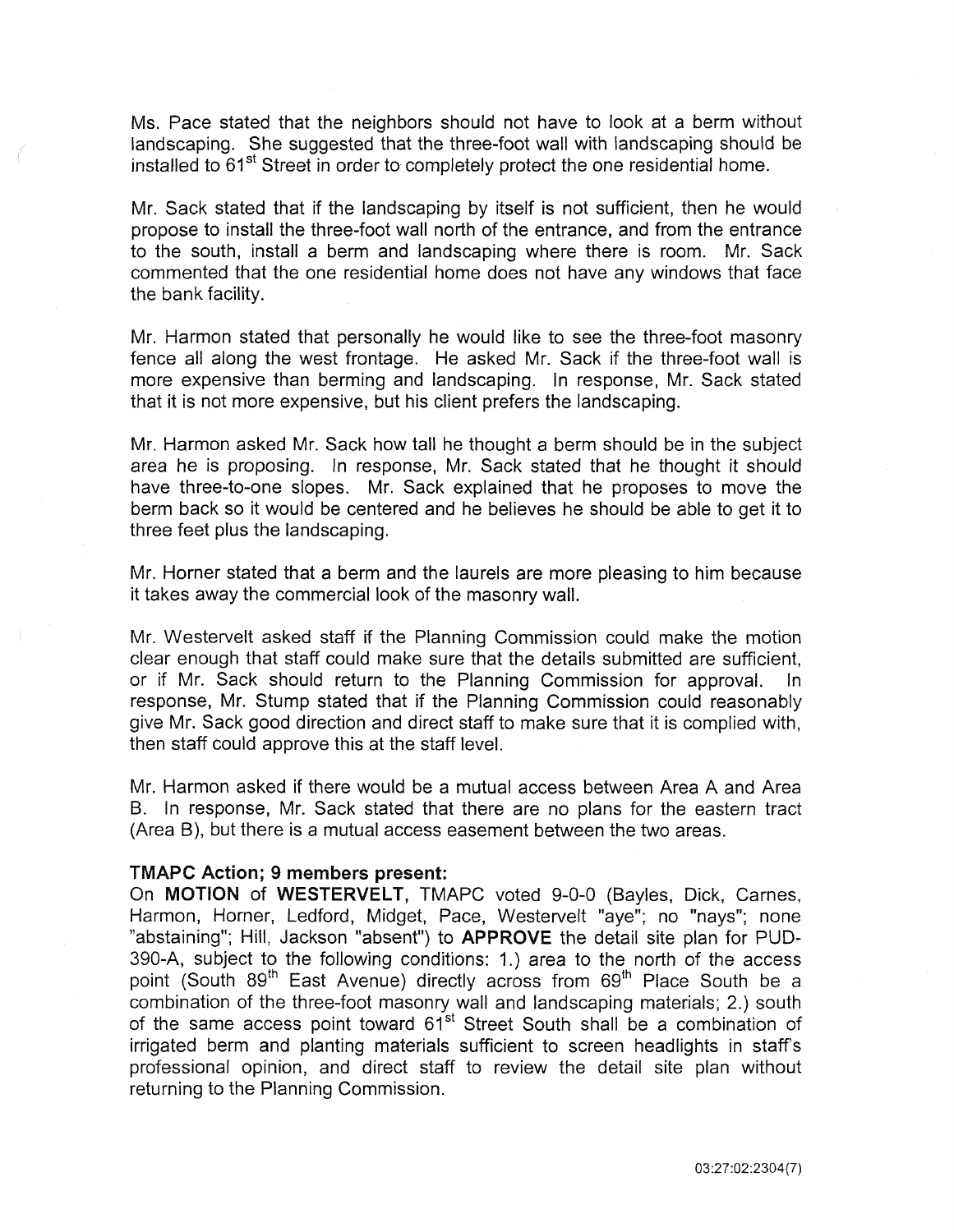Mr. Stump informed the Planning Commission and Mr. Sack that staff would be looking for a 30- to 36-inch berm with the laurel placed in various locations around the berm.

#### \* \* \* \* \* \* \* \* \* \* \* \*

#### APPLICATION NO.: PUD-641 MUTUAL ACCESS EASEMENT

Applicant: Roy D. Johnsen (PD-18-B) (CD-7) Location: North of East 71<sup>st</sup> Street, East of Granite Avenue, 56.6 acres

### Staff Recommendation:

Mr. Stump stated that this is the restrictive covenant for a mutual access easement for Montereau in Warren Woods. From the original plat there were two lots (one fronting 71<sup>st</sup> and one at the rear where the primary development would occur), then it was revised and the lot fronting 71<sup>st</sup> was dropped. The Planning Commission required two access points to the tract on the north and the mutual access cannot be changed without the Planning Commission's approval.

Staff finds this to be a sufficient document to assure the second point of access is adequate and recommends APPROVAL.

There were no interested parties wishing to speak.

### TMAPC Action; 9 members present:

On MOTION of CARNES, TMAPC voted 9-0-0 (Bayles, Dick, Carnes, Harmon, Horner, Ledford, Midget, Pace, Westervelt "aye"; no "nays"; none "abstaining"; Hill, Jackson "absent") to APPROVE the mutual access easement for PUD-641 as recommended by staff.

#### \* \* \* \* \* \* \* \* \* \* \* \*

There being no further business, the Chairman declared the meeting adjourned at 2:00 p.m.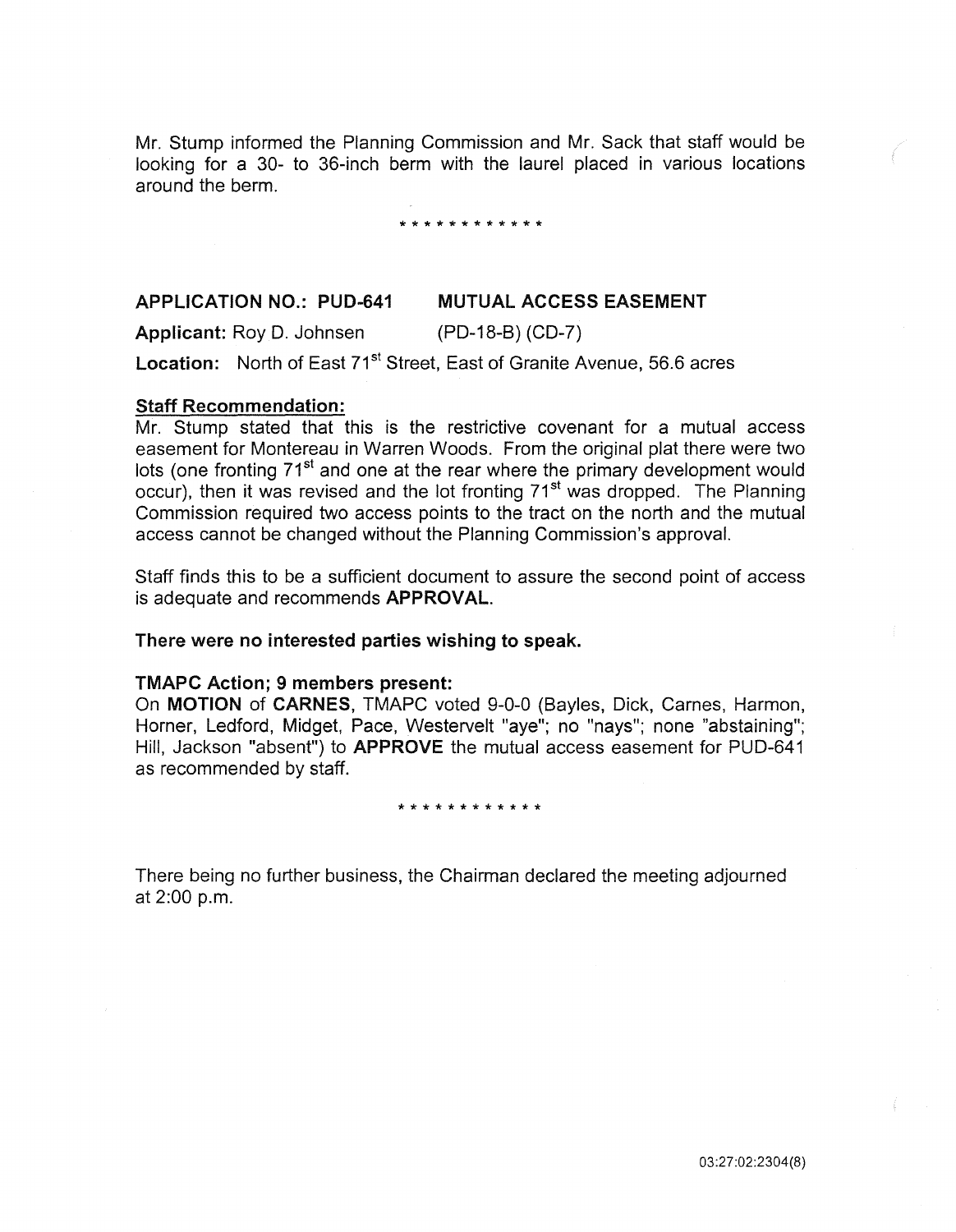$1 - 10 - 02$ Date Approved: i<br>Ling Ä.

Chairman

Guile Stale ATTEST: Secretary